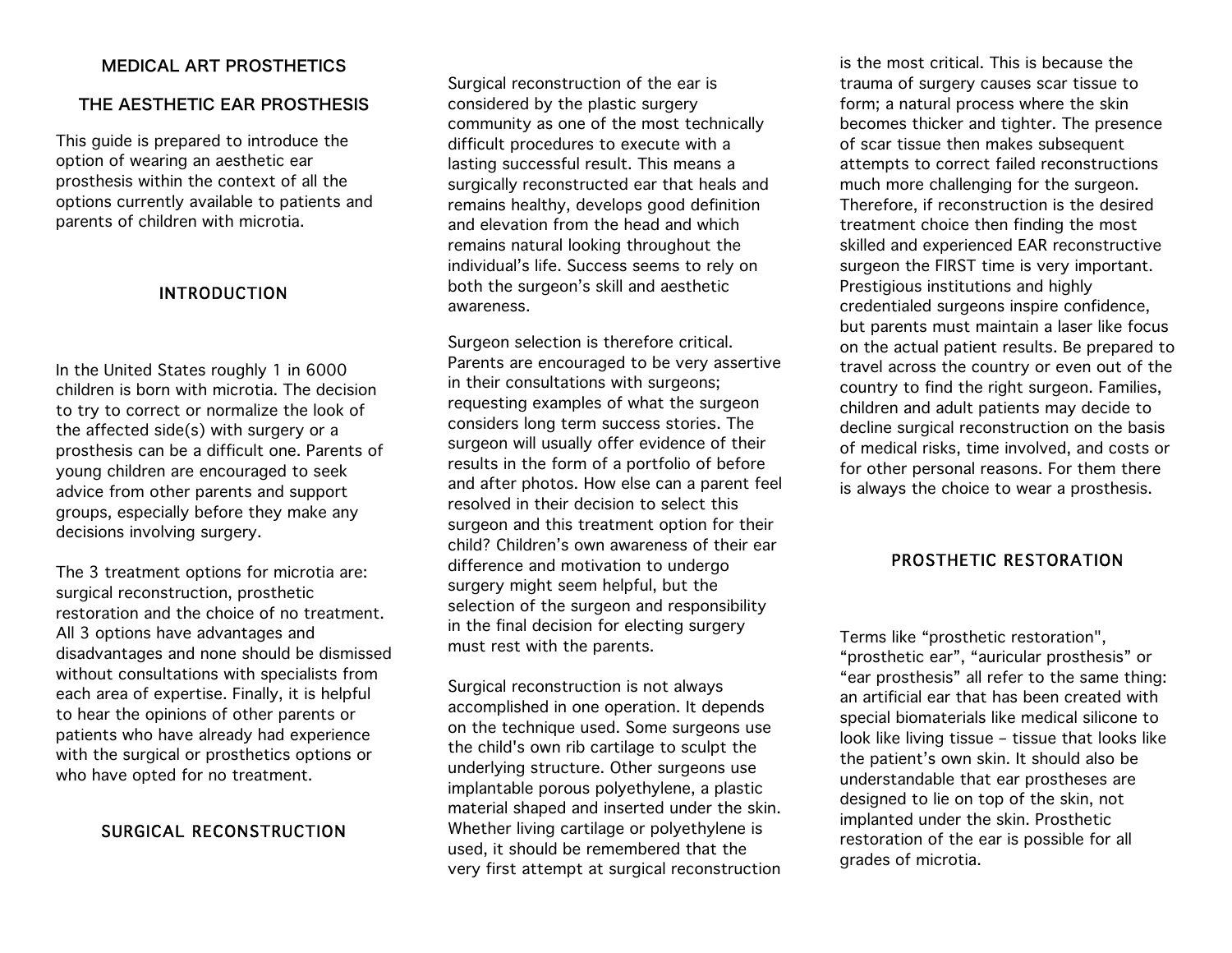There is great variability in the design of ear prostheses. Some ear prostheses are designed to slip over existing microtia tissue or the tissue configuration left from previous surgical reconstructions (Figs. 1, 2, 3). Some ear prostheses are attached to the skin with adhesive (Figs. 4, 5, 6). Some are designed to attach to abutments (pegs) anchored in the skull (Figs. 7, 8, 9), and some are even stabilized by attaching them to eyeglasses. All silicone ear prostheses or "auricular" prostheses are removable – they do not become part of the body. No matter the method of attachment, the prosthesis is put on and taken off by the patient on a regular basis, usually daily, in order to maintain hygiene of the skin and cleanliness of the prosthesis.

#### CHOOSING YOUR ARTISTIC SPECIALIST

The beauty of the artistically-created ear prosthesis is that it is not detectable as a prosthetic replacement. The unwitting observer perceives it as a natural ear, because it has the same shape as the unaffected ear with the same soft fleshy look, curvilinear anatomical structures and vascular pink tones as the unaffected ear. However; creating highly life-like ear prostheses is a technique-sensitive specialty honed by experience, so choosing an ear prosthetics specialist is like selecting an ear reconstructive surgeon. In the United States ear prosthetics are offered by hospitals, clinics, dental offices, etc., but there are very, very few individuals truly skilled as artists, trained in silicone ear restoration

and committed as credentialed career silicone facial prosthetics specialists. Like choosing a surgeon, the prosthetics candidate must be prepared to interview the artist-prosthetist and travel if necessary to find the very best results. It cannot be over emphasized how important it is to see samples of the practitioner's ear prosthesis results.

# EAR PROSTHESIS OPTIONS

The conventional adhesive-retained ear prosthesis:

This simple prosthesis is available without any surgery. This is especially helpful to see how the prosthesis looks when shaped to fit over existing ear tissue. The adhesiveretained ear prosthesis is also appropriate as an interim measure if additional time is needed in deciding whether to undergo surgical reconstruction or to have an implant-retained prosthesis. The prosthesis in this situation might just help bolster a child's self-confidence through pivotal school years or trying periods, especially if the family has not yet found a surgeon who has inspired their confidence or assured them that a successful surgical outcome was highly probable. Many of our clients have become very comfortable with and adept at using their adhesive-retained ear prostheses.

Sometimes it is possible to create a "slipover" type prosthesis that is molded over and around an unaltered microtia ear or over a previously surgically reconstructed ear that is not acceptable in appearance to the

patient or parent. Because of the intimate fit of this type prosthesis adhesive might be needed only as an extra measure of security or to help seal the edges of the prosthesis. The slip-over prosthesis provides an opportunity to give a more normal look to the affected ear. For example, improved definition of the helix (rim) of the ear is often incorporated into the prosthesis to match the unaffected side. The added helix and adjacent anatomical definition blended into the existing shape creates a more natural look when viewed from the side and a more symmetrical balanced silhouette when viewed from the front or back. Admittedly, the reliance on adhesive can be challenging and burdensome for a child and family. However, this type prosthesis can introduce the nature and benefits of the prosthesis option without having to commit to reconstructive surgery or osseointegration, both of which result in permanent scarring and sacrifice of the child's own natural soft tissue. In other words, with the adhesive or slip-over prostheses there is no pain and no bridges have been burned.

The implant-retained ear prosthesis option is now widely accepted and recommended by physicians and facial prosthetists for patients who elect to wear a prosthesis as their preferred lifetime choice. This option should be explored by individuals who are not likely to receive a successful long-term surgical reconstruction of their ear or those tired of living with the look of their failed or suboptimal surgical reconstruction.

An implant-retained prosthesis should be explored by those whose priority it is to have the most natural and symmetrical